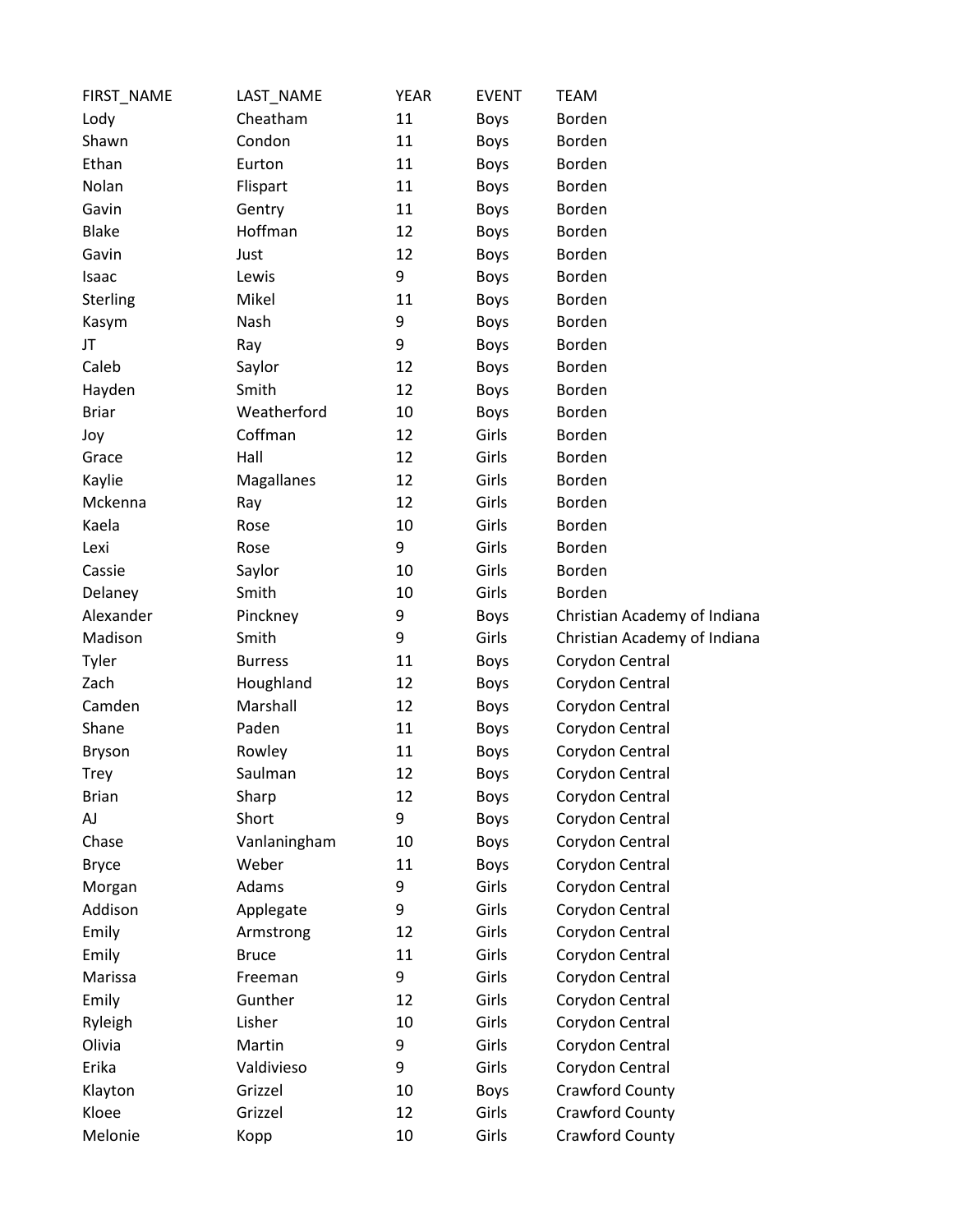| William      | Conway        | 9  | Boys        | <b>Floyd Central</b>  |
|--------------|---------------|----|-------------|-----------------------|
| Nicholas     | Gordon        | 12 | Boys        | <b>Floyd Central</b>  |
| Garrett      | Gravitt       | 12 | Boys        | <b>Floyd Central</b>  |
| Hunter       | Griffin       | 12 | Boys        | <b>Floyd Central</b>  |
| Adam         | Heitz         | 11 | Boys        | <b>Floyd Central</b>  |
| Kyle         | Hohl          | 12 | Boys        | <b>Floyd Central</b>  |
| Justin       | McWilliams    | 12 | Boys        | <b>Floyd Central</b>  |
| Joseph       | Meier         | 11 | Boys        | Floyd Central         |
| Weston       | Naville       | 11 | Boys        | <b>Floyd Central</b>  |
| Seth         | Owings        | 12 | Boys        | <b>Floyd Central</b>  |
| Nathan       | Wheatley      | 10 | Boys        | <b>Floyd Central</b>  |
| Wade         | Woosley       | 12 | Boys        | <b>Floyd Central</b>  |
| Sydney       | <b>Baxter</b> | 12 | Girls       | <b>Floyd Central</b>  |
| Meredith     | Bielefeld     | 11 | Girls       | <b>Floyd Central</b>  |
| Megan        | Carey         | 11 | Girls       | <b>Floyd Central</b>  |
| Jaydon       | Cirincione    | 11 | Girls       | <b>Floyd Central</b>  |
| Natalie      | Clare         | 12 | Girls       | <b>Floyd Central</b>  |
| Ann          | <b>Driggs</b> | 12 | Girls       | <b>Floyd Central</b>  |
| Elliott      | Emerson       | 9  | Girls       | <b>Floyd Central</b>  |
| Payton       | Hall          | 12 | Girls       | <b>Floyd Central</b>  |
| Sarah        | Langdon       | 12 | Girls       | <b>Floyd Central</b>  |
| Kylee        | Lewellen      | 11 | Girls       | <b>Floyd Central</b>  |
| Savanna      | Liddle        | 10 | Girls       | <b>Floyd Central</b>  |
| Alice        | Main          | 10 | Girls       | <b>Floyd Central</b>  |
| Hallie       | Mosier        | 10 | Girls       | <b>Floyd Central</b>  |
| Ella         | <b>Neafus</b> | 10 | Girls       | <b>Floyd Central</b>  |
| Claudia      | Pearce        | 9  | Girls       | <b>Floyd Central</b>  |
| Vanessa      | Seymour       | 11 | Girls       | <b>Floyd Central</b>  |
| Kaitlyn      | Stewart       | 9  | Girls       | <b>Floyd Central</b>  |
| Ella         | Thompson      | 12 | Girls       | <b>Floyd Central</b>  |
| Abe          | <b>Berg</b>   | 9  | <b>Boys</b> | <b>Forest Park</b>    |
| Eli          | <b>Berg</b>   | 10 | Boys        | <b>Forest Park</b>    |
| Ethan        | Hall          | 11 | Boys        | <b>Forest Park</b>    |
| William      | Kreilein      | 11 | Boys        | <b>Forest Park</b>    |
| <b>Bryce</b> | Troesch       | 11 | Boys        | <b>Forest Park</b>    |
| Dylan        | Weyer         | 11 | Boys        | <b>Forest Park</b>    |
| Ethan        | Weyer         | 9  | Boys        | <b>Forest Park</b>    |
| Spenser      | Wolf          | 11 | Boys        | <b>Forest Park</b>    |
| Danielle     | Eckert        | 10 | Girls       | <b>Forest Park</b>    |
| Allison      | Fraze         | 9  | Girls       | <b>Forest Park</b>    |
| Sophia       | Gentry        | 9  | Girls       | <b>Forest Park</b>    |
| Ellie        | Hall          | 11 | Girls       | <b>Forest Park</b>    |
| Anna         | Hulsman       | 9  | Girls       | <b>Forest Park</b>    |
| Karli        | Kitten        | 10 | Girls       | <b>Forest Park</b>    |
| Sara         | Kitten        | 12 | Girls       | <b>Forest Park</b>    |
| Layla        | Weyer         | 11 | Girls       | <b>Forest Park</b>    |
| Elliott      | Buechlein     | 12 | Boys        | <b>Heritage Hills</b> |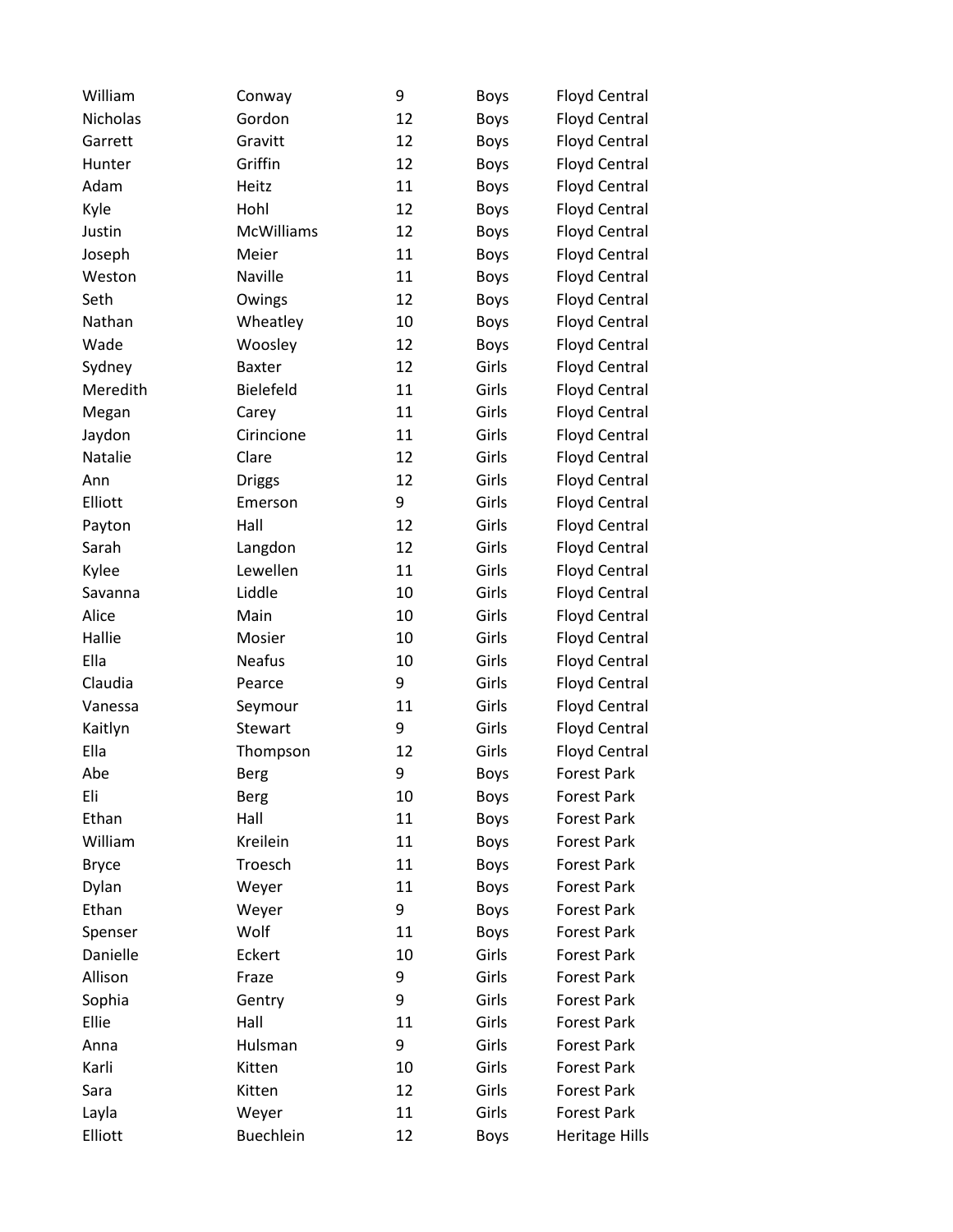| Steven         | Harney       | 9  | Boys        | <b>Heritage Hills</b> |
|----------------|--------------|----|-------------|-----------------------|
| Wyatt          | Koenig       | 12 | Boys        | <b>Heritage Hills</b> |
| Pierce         | Lashley      | 10 | Boys        | <b>Heritage Hills</b> |
| Landon         | Marshall     | 11 | Boys        | <b>Heritage Hills</b> |
| Elliot         | Rahman       | 10 | <b>Boys</b> | <b>Heritage Hills</b> |
| Owen           | Rahman       | 12 | Boys        | <b>Heritage Hills</b> |
| Devin          | Toy          | 10 | Boys        | <b>Heritage Hills</b> |
| <b>Bridget</b> | Flannagan    | 10 | Girls       | <b>Heritage Hills</b> |
| Michaela       | Gogel        | 11 | Girls       | <b>Heritage Hills</b> |
| Madison        | Hoffman      | 9  | Girls       | <b>Heritage Hills</b> |
| Halle          | Jordan       | 10 | Girls       | <b>Heritage Hills</b> |
| Mia            | Sanford      | 10 | Girls       | <b>Heritage Hills</b> |
| Caitlyn        | Schipp       | 11 | Girls       | <b>Heritage Hills</b> |
| Lauren         | Sisley       | 11 | Girls       | <b>Heritage Hills</b> |
| Katie          | Winkler      | 12 | Girls       | <b>Heritage Hills</b> |
| Carter         | <b>Blume</b> | 9  | Boys        | Jasper                |
| <b>Blake</b>   | Danzer       | 12 | Boys        | Jasper                |
| Abe            | Eckman       | 11 | <b>Boys</b> | Jasper                |
| Leo            | Eckman       | 9  | Boys        | Jasper                |
| Will           | Gubbins      | 10 | <b>Boys</b> | Jasper                |
| Harrison       | Hulsman      | 10 | Boys        | Jasper                |
| Logan          | Kempf        | 9  | <b>Boys</b> | Jasper                |
| Wylee          | Kippenbrock  | 9  | Boys        | Jasper                |
| Reggie         | Matute       | 11 | <b>Boys</b> | Jasper                |
| Chase          | Nord         | 11 | Boys        | Jasper                |
| Kyler          | Wehr         | 10 | <b>Boys</b> | Jasper                |
| Jaryn          | Weinel       | 10 | <b>Boys</b> | Jasper                |
| Jacob          | Welp         | 10 | Boys        | Jasper                |
| <b>Trey</b>    | Wiseman      | 9  | <b>Boys</b> | Jasper                |
| Mia            | Ahner        | 12 | Girls       | Jasper                |
| Jocelynne      | Calderon     | 9  | Girls       | Jasper                |
| Lydia          | Grow         | 12 | Girls       | Jasper                |
| Kate           | Jerger       | 9  | Girls       | Jasper                |
| Kalen          | Jochum       | 12 | Girls       | Jasper                |
| Livia          | Land         | 11 | Girls       | Jasper                |
| Emma           | Schipp       | 9  | Girls       | Jasper                |
| Amanda         | Schnell      | 12 | Girls       | Jasper                |
| Kelsea         | Skorge       | 12 | Girls       | Jasper                |
| Andi           | VanMeter     | 11 | Girls       | Jasper                |
| Kylee          | Weisheit     | 11 | Girls       | Jasper                |
| Ally           | Wigand       | 10 | Girls       | Jasper                |
| Ari            | Wiseman      | 9  | Girls       | Jasper                |
| Niya           | Zazzetti     | 10 | Girls       | Jasper                |
| Haley          | Gowens       | 11 | Girls       | Lanesville            |
| Samantha       | Lawyer       | 9  | Girls       | Lanesville            |
| Mackenzie      | Lewis        | 11 | Girls       | Lanesville            |
| Ellie          | Schneider    | 9  | Girls       | Lanesville            |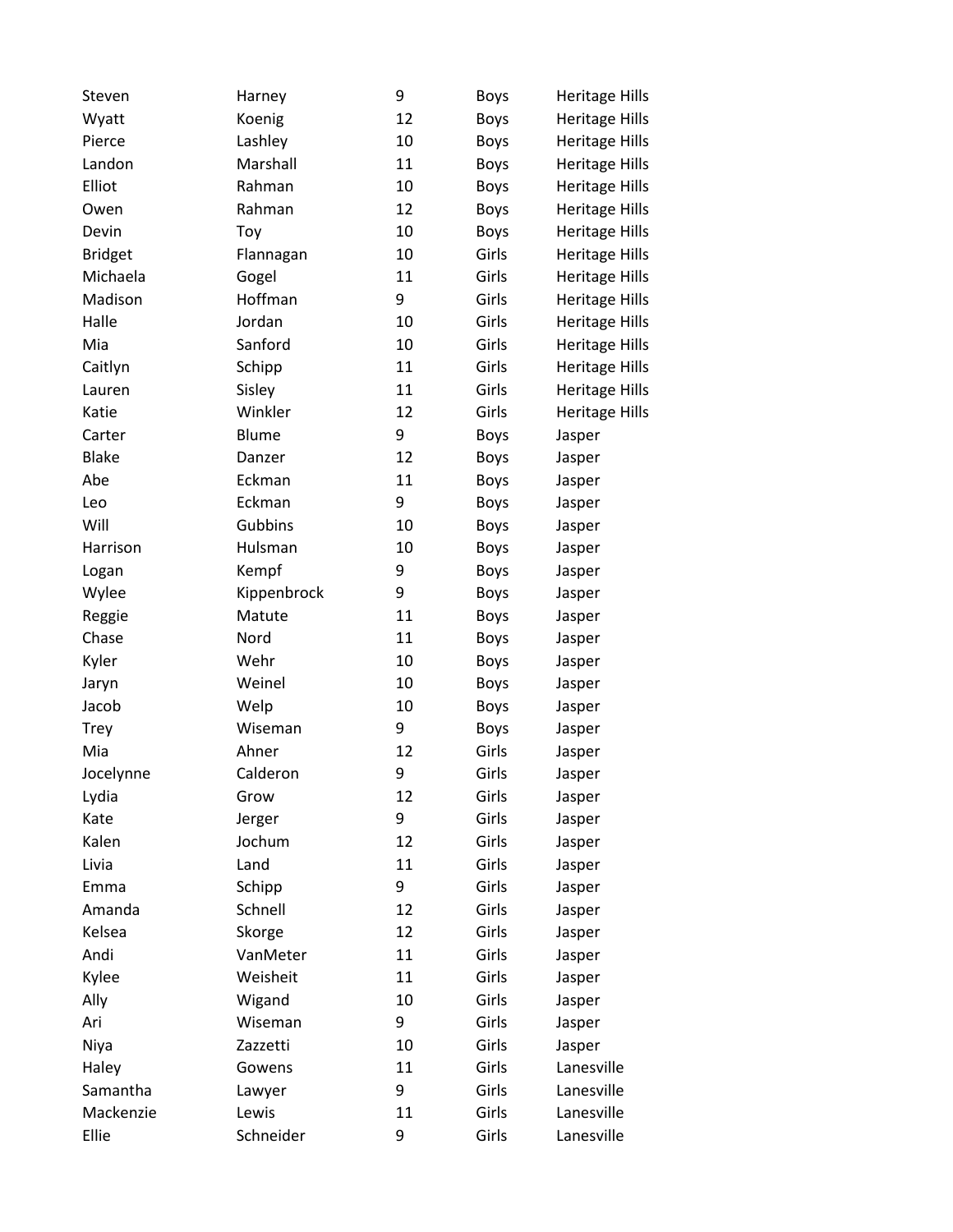| Emilee                  | Snyder          | 9     | Girls       | Lanesville       |
|-------------------------|-----------------|-------|-------------|------------------|
| Kassie                  | ZurSchmiede     | 9     | Girls       | Lanesville       |
| Jake                    | <b>Brown</b>    | 9     | Boys        | New Albany       |
| Isaac                   | Cooley          | 10    | Boys        | New Albany       |
| Benjamin                | Jacobs          | 10    | Boys        | New Albany       |
| Evan                    | Krueger         | 10    | Boys        | New Albany       |
| Aaron                   | Lord            | 10    | <b>Boys</b> | New Albany       |
| Aidan                   | Lord            | 10    | Boys        | New Albany       |
| Benjamin                | Powell          | 12    | Boys        | New Albany       |
| <b>Xzavier</b>          | Pruitt          | 12    | <b>Boys</b> | New Albany       |
| <b>Braxton</b>          | Sheppard        | 10    | <b>Boys</b> | New Albany       |
| Gavin                   | Thompson        | 11    | Boys        | New Albany       |
| Zakke                   | Youell          | 9     | Boys        | New Albany       |
| Caroline                | <b>Barbieri</b> | 12    | Girls       | New Albany       |
| Lila                    | <b>Endres</b>   | 10    | Girls       | New Albany       |
| Oxiel                   | Castro          | 10    | Boys        | North Harrison   |
| Owen                    | Kimmel          | 10    | Boys        | North Harrison   |
| Jacob                   | Wenning         | 11    | Boys        | North Harrison   |
| <b>Blaine Whittaker</b> |                 | 11 11 | Girls       | North Harrison   |
| Arianna                 | Gehm            | 9     | Girls       | North Harrison   |
| Helene                  | Nobile          | 11    | Girls       | North Harrison   |
| <b>Brook</b>            | Schultz         | 10    | Girls       | North Harrison   |
| Katie                   | Wise            | 10    | Girls       | North Harrison   |
| Kylie                   | Witham          | 10    | Girls       | North Harrison   |
| Elizabeth               | Wright          | 10    | Girls       | North Harrison   |
| Peyton                  | <b>Betz</b>     | 10    | Boys        | Northeast Dubois |
| Pierce                  | <b>Brinkman</b> | 12    | Boys        | Northeast Dubois |
| Preston                 | <b>Brinkman</b> | 11    | Boys        | Northeast Dubois |
| Trevor                  | <b>Buechler</b> | 12    | Boys        | Northeast Dubois |
| Alex                    | Dooley          | 9     | Boys        | Northeast Dubois |
| <b>Brandon</b>          | Schnell         | 10    | <b>Boys</b> | Northeast Dubois |
| Evan                    | Smith           | 11    | <b>Boys</b> | Northeast Dubois |
| Ty                      | Verkamp         | 10    | Boys        | Northeast Dubois |
| Emma                    | <b>Betz</b>     | 10    | Girls       | Northeast Dubois |
| Sabrina                 | Dunning         | 11    | Girls       | Northeast Dubois |
| Sara                    | Livingston      | 10    | Girls       | Northeast Dubois |
| Morgan                  | <b>Schepers</b> | 12    | Girls       | Northeast Dubois |
| Jordan                  | Schwiekarth     | 10    | Girls       | Northeast Dubois |
| Paige                   | Wildman         | 10    | Girls       | Northeast Dubois |
| Hannah                  | Albertson       | 11    | Girls       | Paoli            |
| Cailyn                  | Baechle         | 10    | Girls       | Paoli            |
| Seth                    | Guillaume       | 9     | Boys        | Perry Central    |
| Cole                    | Hess            | 11    | Boys        | Perry Central    |
| Vanesa                  | <b>Barger</b>   | 10    | Girls       | Perry Central    |
| Alyssa                  | Goffinet        | 9     | Girls       | Perry Central    |
| Kaden                   | Connin          | 11    | Boys        | Providence       |
| Will                    | Harper          | 11    | Boys        | Providence       |